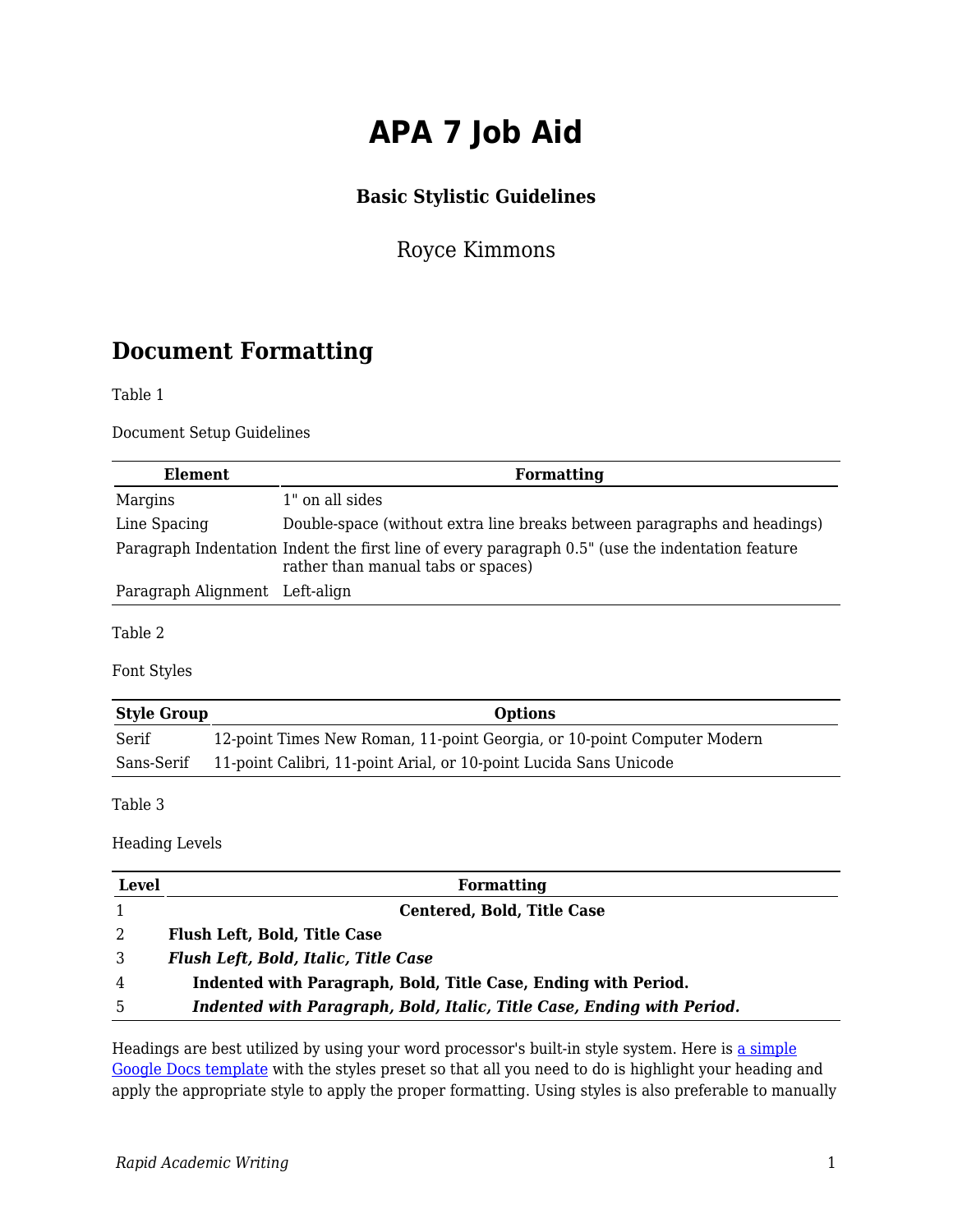formatting each heading because it allows the word processor to identify headings for the purpose of constructing outlines and tables of contents.

# **Citations**

Table 4

Parenthetical Citation Examples

| <b>Author Count</b> | <b>Parenthetical Citation</b>        | <b>Narrative Citation</b>                                          |
|---------------------|--------------------------------------|--------------------------------------------------------------------|
| One                 | (Kimmons, 2020)                      | Kimmons (2020) found that                                          |
| Two                 |                                      | (Kimmons & Johnstun, 2019) Kimmons and Johnstun (2019) argued that |
|                     | Three or more (Kimmons et al., 2020) | Kimmons et al. (2020) suggested that                               |

**Parenthetical citations** are used within paragraphs to cite the source of a claim. An example of this would be the following:

Current trends in educational technology reveal that exploring new technologies may be prioritized over addressing persistent educational problems (Kimmons, 2020).

**Narrative citations** are similar to parenthetical citations but are mainly used if the name of the author is important for adding gravity to the claim or for making clear that the claim is that of the cited author and not your own. An example of this would be the following:

Kimmons and Johnstun (2019) argue that the multihyphenate approach to navigating paradigms in educational technology is superior to alternatives.

Narrative citations referencing an article's title should place the title in quotes and apply sentence capitalization as follows:

Kimmons and Johnston explained in "Navigating paradigms in educational technology" (2019) that paradigms are deep and poorly understood.

Narrative citations referencing the title of a book or journal should italicize the title and apply title case capitalization as follows:

Kimmons et al.'s (2019) article in *The International Review of Research in Open and Distributed Learning* showed that scraping school websites nationwide to glean valuable information was a possibility.

### **References**

References are included at the end of your paper to provide full details for any parenthetical or narrative citations that were included. References should be formatted with a hanging indent of 0.5".

#### **Journal Article**

Surname, F. M., & Surname, F. M. (2020). Journal article title goes here. *Journal Title Goes Here,*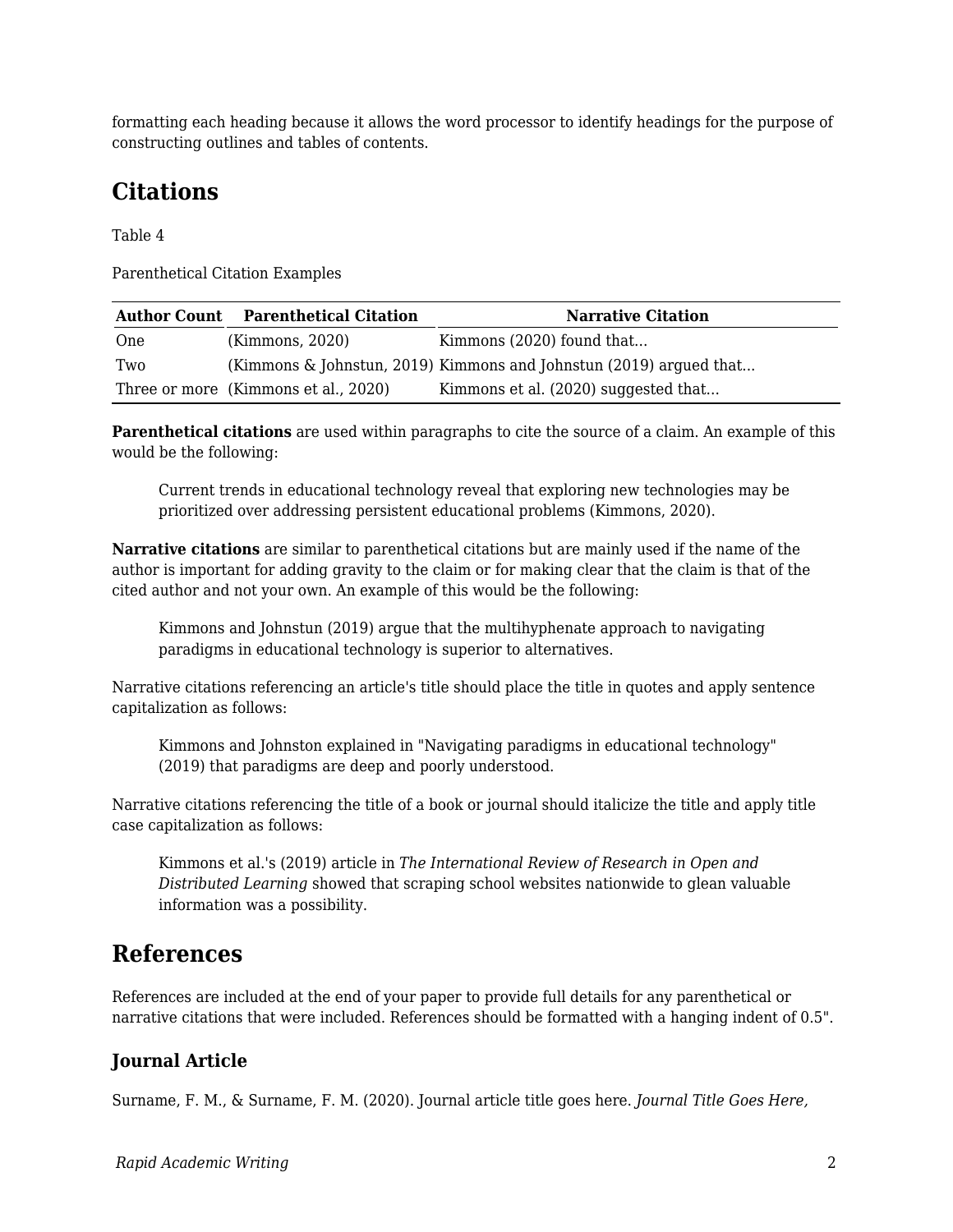*1*(2). https://doi.org/10.10.10/10.10.10

In this example, the number 1 is the journal volume number and the number 2 is the journal issue number. If there is no issue number, exclude the number and the parentheses.

If a DOI is available, always include it at the end of the reference as a complete URL.

#### **Book**

Surname, F. M. (2020). *Book title goes here*. Publisher Name.

#### **Book Chapter from Edited Volume**

Surname, F. M. (2020). Chapter title goes here. In F. M. Surname & F. M. Surname (Eds.), *Book title* (pp. 23-67). Publisher Name.

#### **Authors**

Table 5

Examples of Formatted Author Names

| Author<br>Count | <b>Example Reference (Journal Article)</b>                                                                                                                                                                                                                                                                                                                                                       |  |
|-----------------|--------------------------------------------------------------------------------------------------------------------------------------------------------------------------------------------------------------------------------------------------------------------------------------------------------------------------------------------------------------------------------------------------|--|
| 1               | Kimmons, R. (2020). Current trends in educational technology research and practice.<br>TechTrends, 64(6).                                                                                                                                                                                                                                                                                        |  |
| 2               | Kimmons, R., & Johnstun, K. (2019). Navigating paradigms in educational technology.<br>TechTrends, 63(5), 631-641.                                                                                                                                                                                                                                                                               |  |
| $3-20$          | Kimmons, R., Graham, C., & West, R. (2020). The PICRAT model for technology<br>integration in teacher preparation. Contemporary Issues in Technology and Teacher<br>Education, $20(1)$ .                                                                                                                                                                                                         |  |
| $21+$           | One, O., Two, T., Three, T., Four, F., Five, F., Six, S., Seven, S., Eight, E., Nine, N., Ten,<br>T., Eleven, E., Twelve, T., Thirteen, T., Fourteen, F., Fifteen, F., Sixteen, S., Seventeen,<br>S., Eighteen, E., Nineteen, N.,  Last, N. (2020). The PICRAT model for technology<br>integration in teacher preparation. Contemporary Issues in Technology and Teacher<br>Education, $20(1)$ . |  |

### **Quotations**

Direct quotations should generally be used sparingly (relying instead on paraphrasing), but they are sometimes useful for preserving the exact wording used by a cited author or to ensure that you are not misrepresenting an author's claim (especially when you intend to argue against it).

When including a direct quotation, you should encapsulate it in quotation marks and include the page number (p. XX) or paragraph number (para. XX) of the quote within the citation. An example of this would be the following:

The authors argued that paradigmatic plurality "may be a necessary reality of addressing complex educational problems" (Kimmons & Johnstun, 2019, p. 632).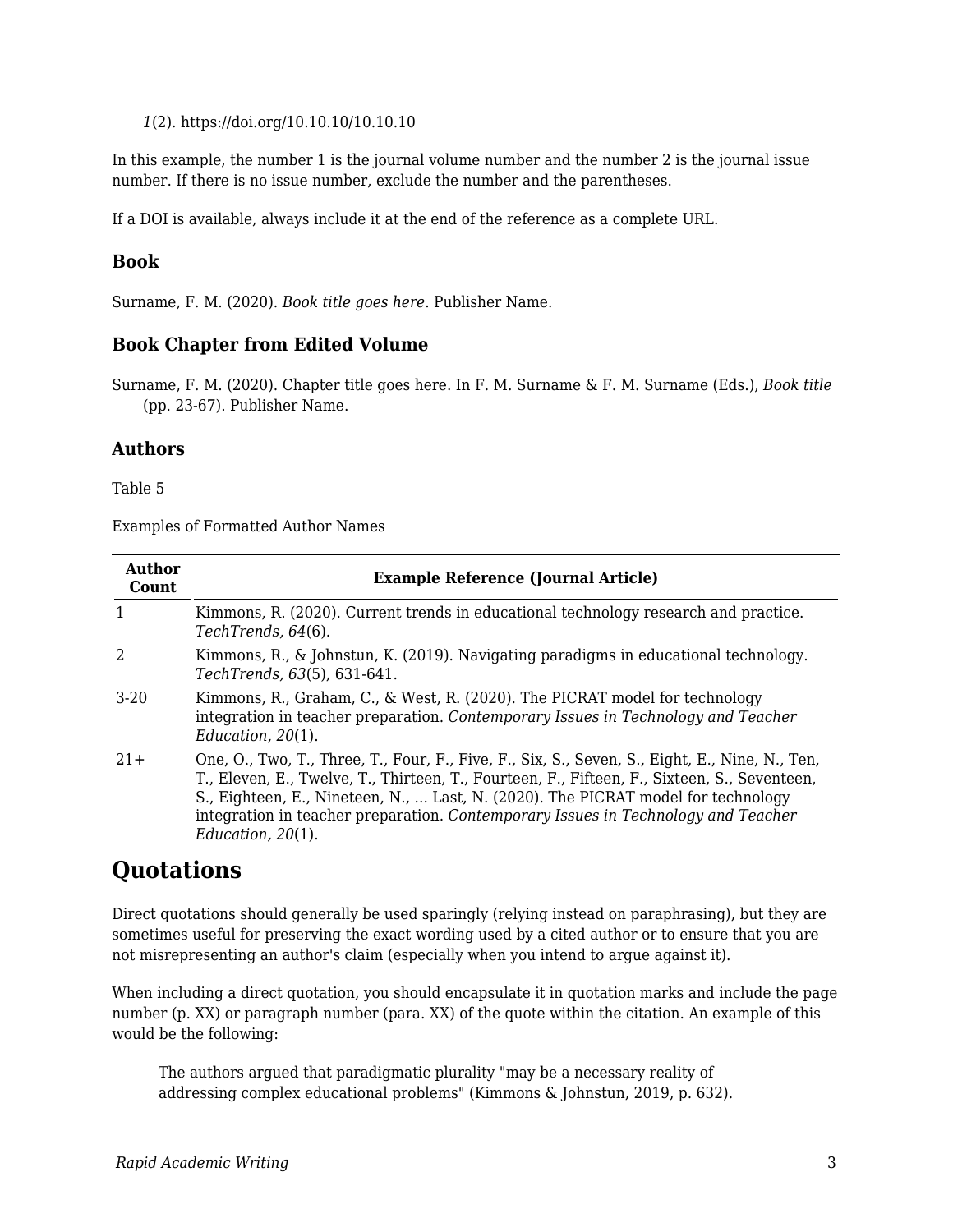Lengthy quotations of 40 words or more should not be encapsulated in quotation marks, however, and should represent their own block of text with a 0.5" indentation on the left. An example of this would be the following:

Though the hard sciences may be more amenable to a single-paradigm model (e.g., the Earth and the Sun cannot both be the center of the universe), social sciences and endeavors like education will exhibit greater plurality as professionals harbor fundamental disagreements about morality, people, and the social world. Either way, we have not, as a field, adequately grappled with this plurality nor articulated intentional ways for professionals to navigate it. (Kimmons & Johnstun, 2019, p. 632)

### **Commas**

Commas are perhaps the most misused form of punctuation. Do not use them to merely show when you would take a breath or just because a sentence is getting long. Rather, you should generally only use them in the following situations provided in Table 6, and common examples of comma misuse are provided in Table 7.

Table 6

Correct Comma Usage

| <b>Situation</b>                   | Example(s)                                                                                                                                                               | Note(s)                                                     |
|------------------------------------|--------------------------------------------------------------------------------------------------------------------------------------------------------------------------|-------------------------------------------------------------|
| Elements                           | Between Seriated or Listed The student was sad, angry, and frustrated.<br>correct<br>I collected the data, analyzed the results, and<br>reported on my findings. correct | Use the Oxford rule<br>Use parallel structure               |
| After an Introductory<br>Phrase    | First, I collected the data. correct<br>After collecting the data, I ran the results.<br>correct                                                                         |                                                             |
| To Set Off Nonessential<br>Clauses | Problem-based learning, which is now<br>commonly used, involves giving students a<br>problem to solve. correct                                                           | Denoted by "which" or<br>"such as" but not "that"           |
| To Separate Independent<br>Clauses | We collected the data, and we analyzed the<br>results, correct<br>We found one result, but the other team<br>found another, correct                                      | Must use a conjunction,<br>such as "and," "or," or<br>"but" |

Table 7

#### Incorrect Comma Usage

| <b>Situation</b>                             | Example(s)                                                                                                               |
|----------------------------------------------|--------------------------------------------------------------------------------------------------------------------------|
| Before an Essential Clause                   | Games, that depict violence, are bad for children. incorrect<br>Games that depict violence are bad for children. correct |
| Between Two Parts of a Compound<br>Predicate | We collected the data, and analyzed the results. incorrect<br>We collected the data and analyzed the results. correct    |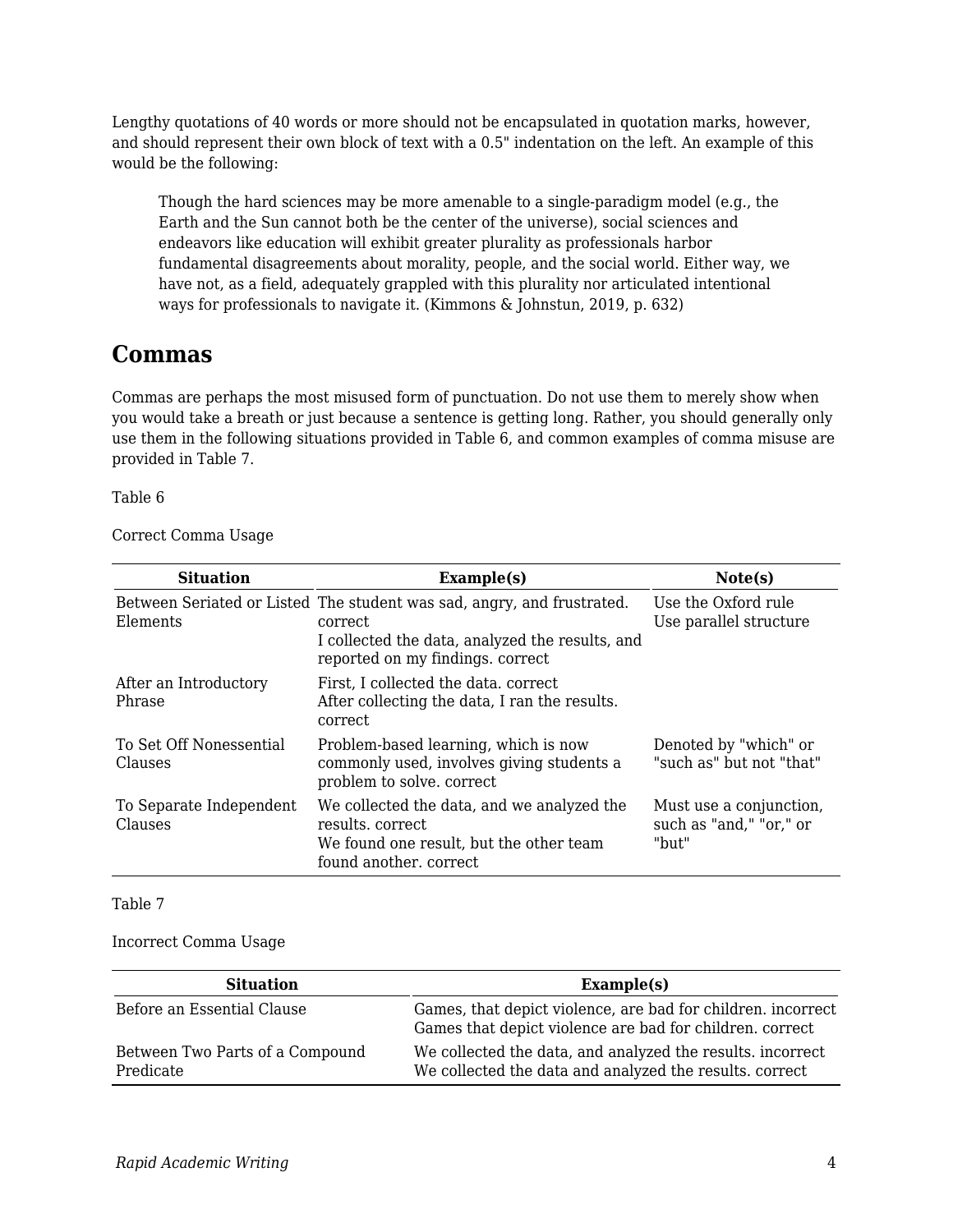### **Semicolons**

Semicolons may be used to join two independent clauses into a single compound sentence without using a conjunction, as in this example:

We shouldn't teach students what to think; we should teach them how to think. correct

### **Colons**

Colons may be used between an independent introductory clause and a final phrase or clause of illustration, as in this example:

The evidence is clear: Tutoring improves student test performance. correct

Do not use a colon after an incomplete sentence, as in this bad example:

According to the evidence: Tutoring improves student test performance. incorrect

If the text following the colon is a complete sentence, it should be capitalized.

# **Em Dash**

An em dash may be used to set off an element that adds to or digresses from the main clause, as in this example:

Evidence shows that tutoring—direct, one-on-one communication with a moreknowledgeable other—improves student learning. correct

Do not use spaces around the em dash, and do not merely use a dash (-) or two dashes (--) in place of an em dash.

# **Hyphens**

Hyphens are used to join two words together into a compound word. They are generally used in situations where the meaning of the sentence might be unclear without them, as in this example:

High-achieving students from middle-class families are overrepresented at charter schools. correct

In this example, placing the first hyphen helps clarify that "high" refers to "achieving," while the second clarifies that "middle" applies to "class." One rule of thumb is that if a compound word is being used as an adjective modifying a noun (e.g., "high-achieving" is modifying "students"), then it should be hyphenated.

### **Latin Abbreviations**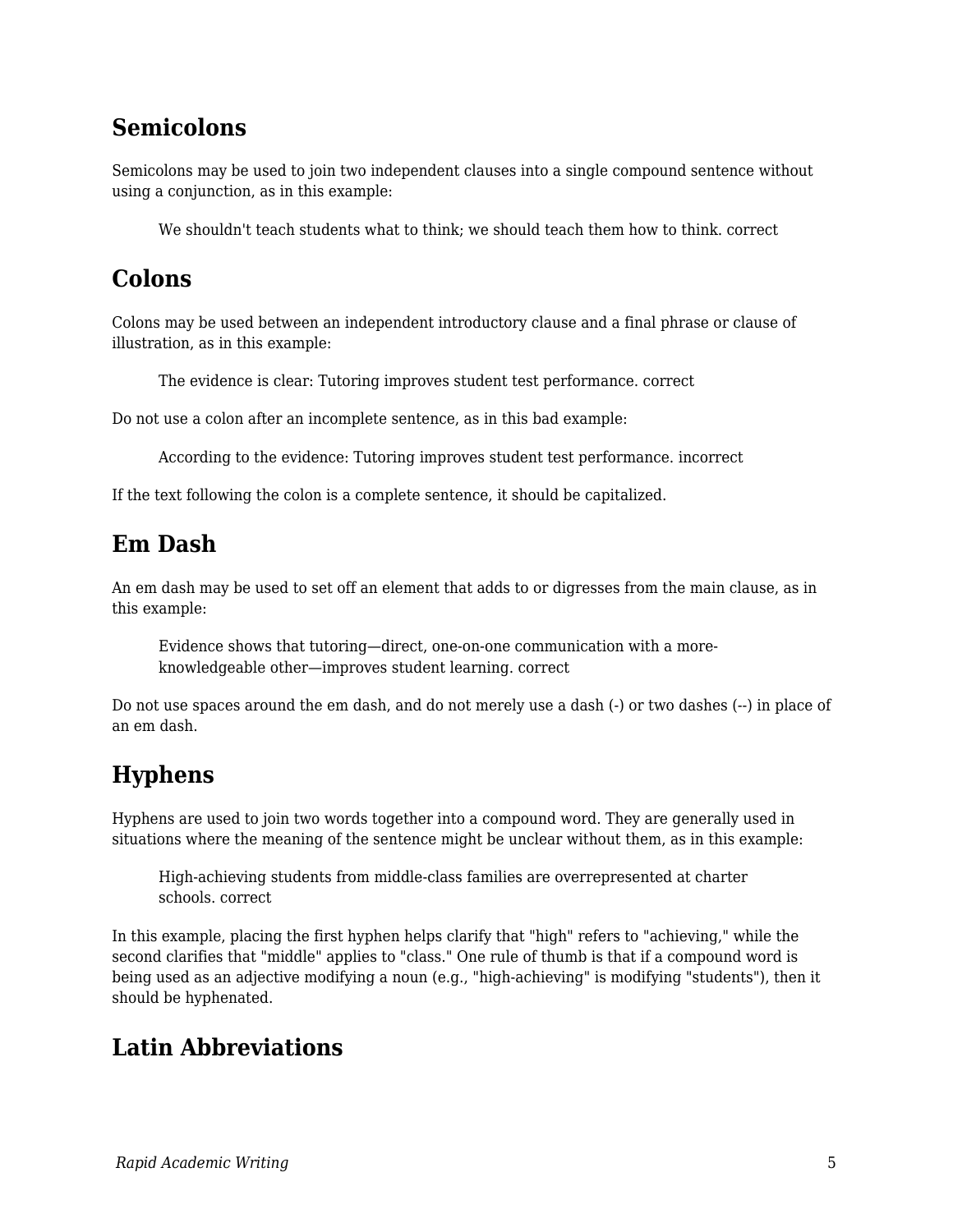#### **e.g.,**

The abbreviation "e.g." is short for the Latin phrase "exempli gratia," translated as "for example." You may use it followed by a comma when providing a single example or a non-exhaustive list of examples, as in this example:

Teachers use many technologies (e.g., Google Docs, interactive whiteboards, and 3D printers) in their classrooms. correct

#### **i.e.,**

The abbreviation "i.e." is short for the Latin phrase "id est," translated as "that is." You may use it followed by a comma to restate, define, or clarify something you have already said, as in this example:

Teachers now use interactive whiteboards (i.e., electronic whiteboards with features that allow for tactile interaction) to perform a variety of common tasks. correct

#### **cf.**

The abbreviation "cf." is short for the Latin term "confer/conferatur," translated as "compare." You may use it to point your reader to another idea or source related to your statement, as in this example:

Thompson (2019) found that tutoring had little effect on student achievement, unlike previous studies (cf. Adams, 2011). correct